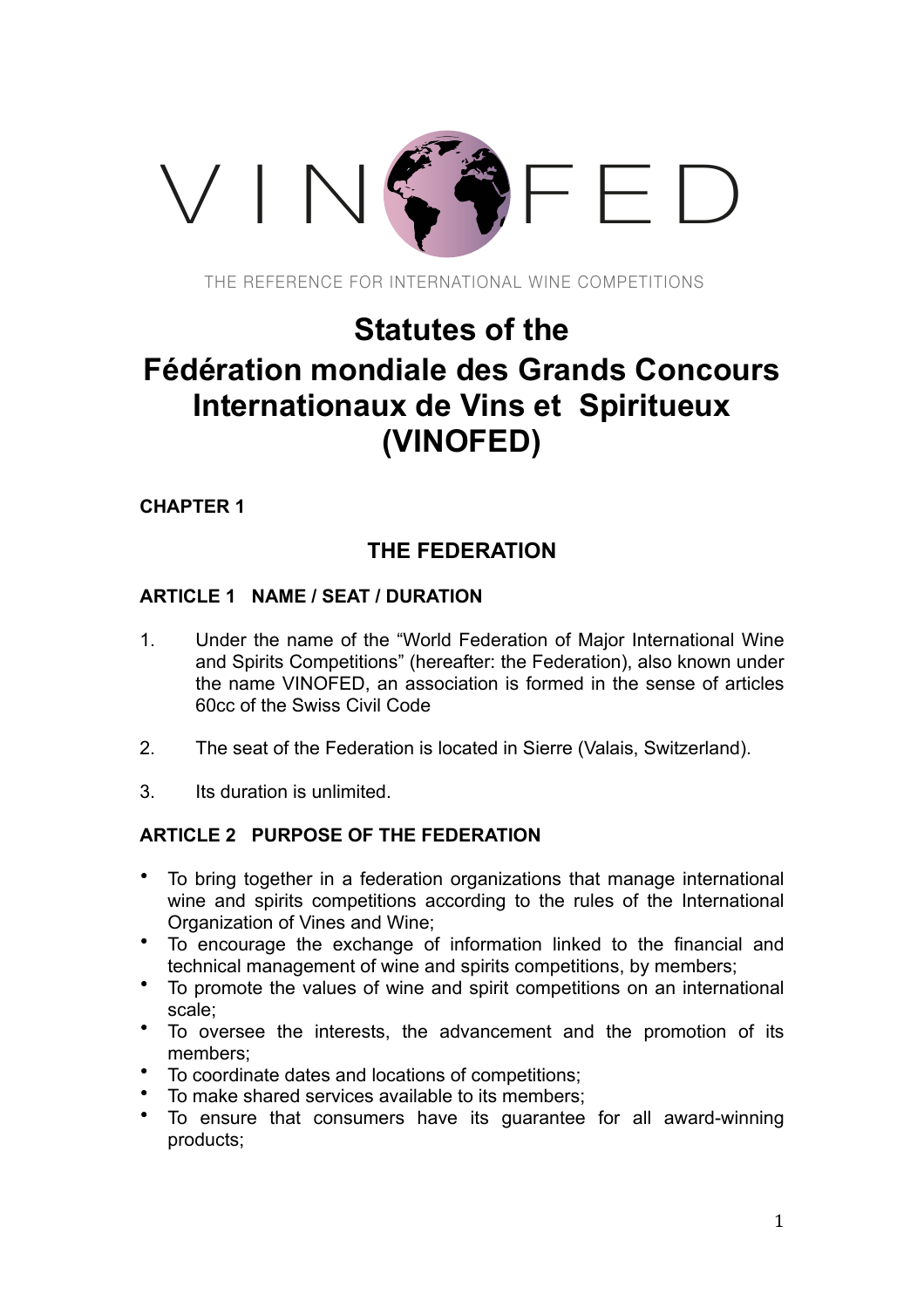• And all other activity that is compatible with the goals expressed under this article.

## **CHAPTER 2**

## **THE MEMBERS**

## **ARTICLE 3 CONDITIONS FOR ADMITTANCE**

3.1 May become a member: any organization that oversees an international wine and spirits competition and that fulfils the criteria mentioned in article 4.

3.2 Any competition that wishes to become a member of the Federation must address its request to the Secretary General. Its candidature must be accompanied by a detailed presentation of the competition in order for its conformity to the Federation's statutes to be verified for approval, if need be, by the General Assembly.

3.3 The General Assembly of the Federation decides by a majority plus one any requests for admittance.

3.4 Admission becomes effective only after payment of membership dues and, where applicable, payment of an entry fee.

3.5 Each member of the Federation must designate two representatives to the General Assembly and the Executive Board, one the official representative and the other an alternate representative.

3.6 Each member has only one vote.

3.7 Approval of membership may be subject to the payment of membership dues.

## **ARTICLE 4 CRITERIA FOR AN INTERNATIONAL WINE AND SPIRITS COMPETITION**

An international wine and spirits competition is a competition that fulfils the following criteria:

## Criteria no. 1

The international wine and spirits competition must aim to have the broadest possible international representation of producer countries. A minimum of 8 producer countries must be represented, or 5 for category competitions, at a competition in order for it to be considered international. It must aim to have more than 20% of the entries in the competition coming from countries other than the one where the competition is taking place, or 15% for category competitions.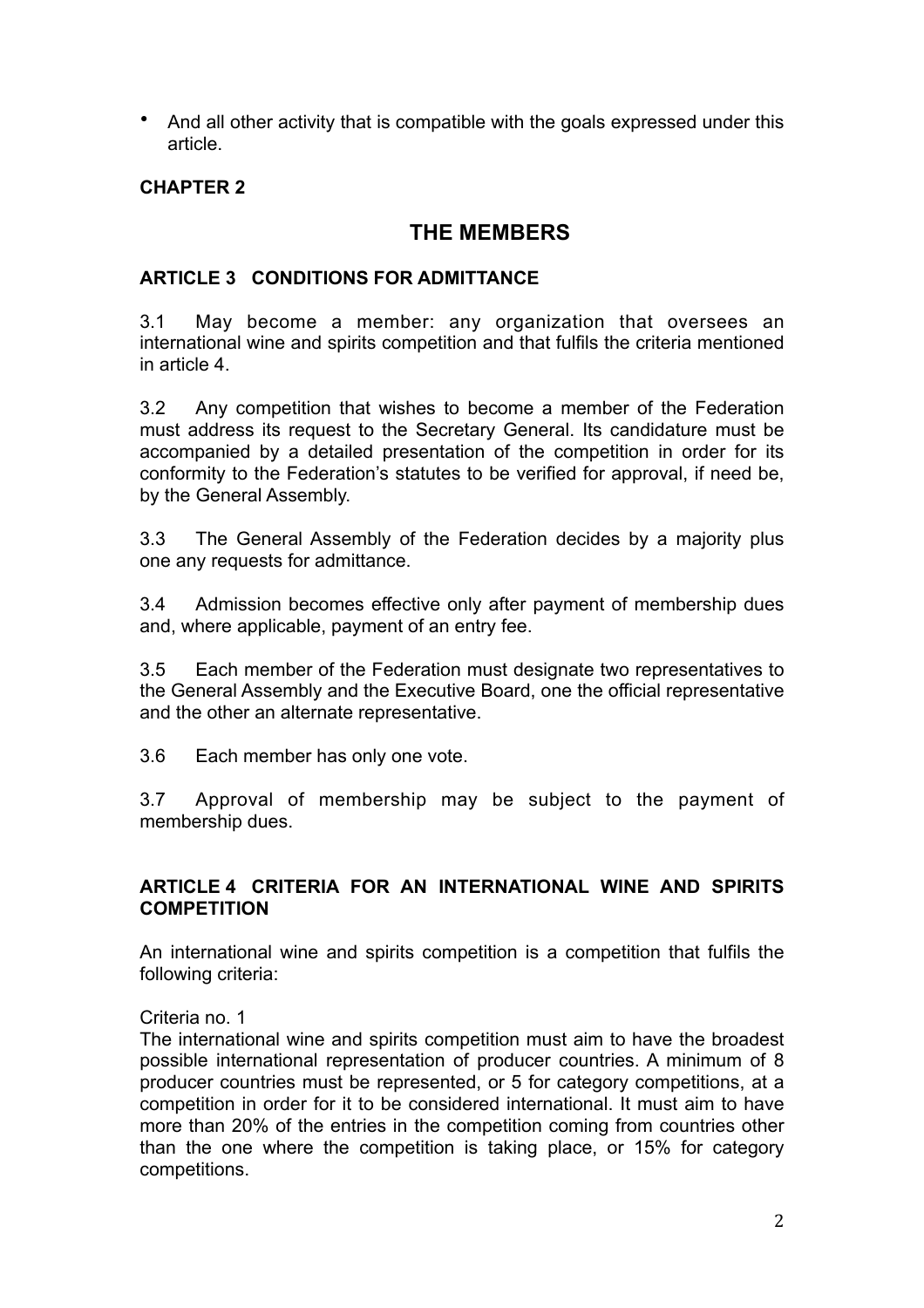## Criteria no. 2

An international wine and spirits competition is a competition that takes place respecting the rules of the Federation in order to ensure:

- the objectivity of the competition
- the integrity of the selection process and of the evaluation of the samples
- the level of qualifications required for the members of the jury
- a credible decision-making process in terms of the quality of the notation for the products
- an external audit of the organization to ensure that the competition functions correctly.

The above must be approved by the Federation's General Assembly.

#### Criteria no. 3

The international competition acknowledges that the total number of products awarded cannot be more than 30% of the number entered in the competition, all awards included.

#### Criteria no. 4

The wine and spirits tasting jury must be composed of at least 5 members; the majority must be citizens from countries other than the country where the competition is organized.

## **ARTICLE 5 MEMBERS' RESPONSIBILITIES**

5.1 Each member must pay its annual dues following the request from the Permanent Secretary ;

5.2 Except in cases of a major problem, a member must take part in the annual general meeting, either through its official representative or its alternate representative, in writing or through a mandate given in writing to another member;

5.3 Each member must communicate to the Secretary the dates and locations of its competitions.

## **ARTICLE 6 MEMBERS' RIGHTS**

6.1 The acceptance of an international competition as a member of the Federation gives it the right to list itself publicly as a member, to use the distinctive marks of the Federation and to benefit from all the advantages that occur from agreements the Federation may conclude with other organizations;

6.2 In general, the members of the Federation benefit from all the rights belonging to the Federation as an organization.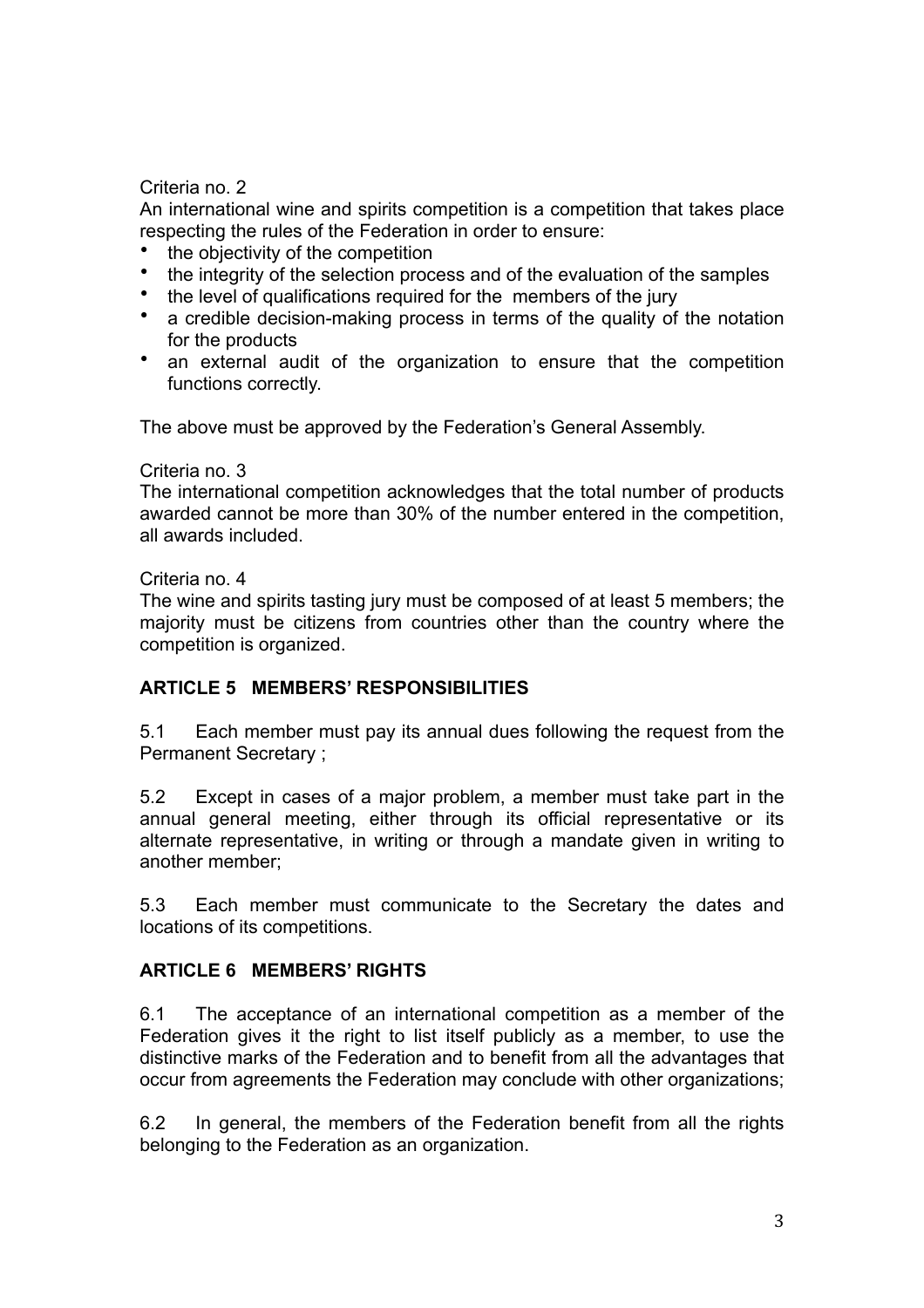## **ARTICLE 7 DISCIPLINARY MEASURES AND EXPULSION**

7.1 When a member no longer fulfills the conditions necessary to be a member of the Federation, or the quality of respectability that the Federation requires, the Executive Committee, after hearing explanations given by the member in question, may propose to the General Assembly to exclude the member, a motion that must be accepted by two-thirds of the members. The member will be notified in writing of the proposal to exclude him or her, with the reasons indicated.

7.2 A member that does not pay its annual dues for two years in a row may be excluded from the Federation, following a decision by the General Assembly.

## **CHAPTER 3**

## **GOVERNING BODIES**

## **ARTICLE 8 GOVERNING BODIES**

The Federation comprises the following bodies:

- the General Assembly;
- the Executive Board;
- the Accounts Auditor.

## **GENERAL ASSEMBLY**

## **ARTICLE 9 MEETING OF THE GENERAL ASSEMBLY**

9.1 The General Assembly of the Federation is the top level of government of the Federation and meets at least once a year, normally during a competition held by one of the Federation members; extraordinary assemblies may be called when the needs of the Federation require this.

In the event of major impossibility to physically gather the members, the general meeting will be organized by electronic means.

9.2 The General Assembly is called by the Permanent Secretary or by the President, at least two weeks in advance.

## **ARTICLE 10 POWERS OF THE GENERAL ASSEMBLY**

10.1 The decisions of the General Assembly are binding only if two-thirds of the Federation members take part, either through their official representatives or their alternate representatives. A member that cannot be present may provide his view and his vote on a subject on the agenda, in writing.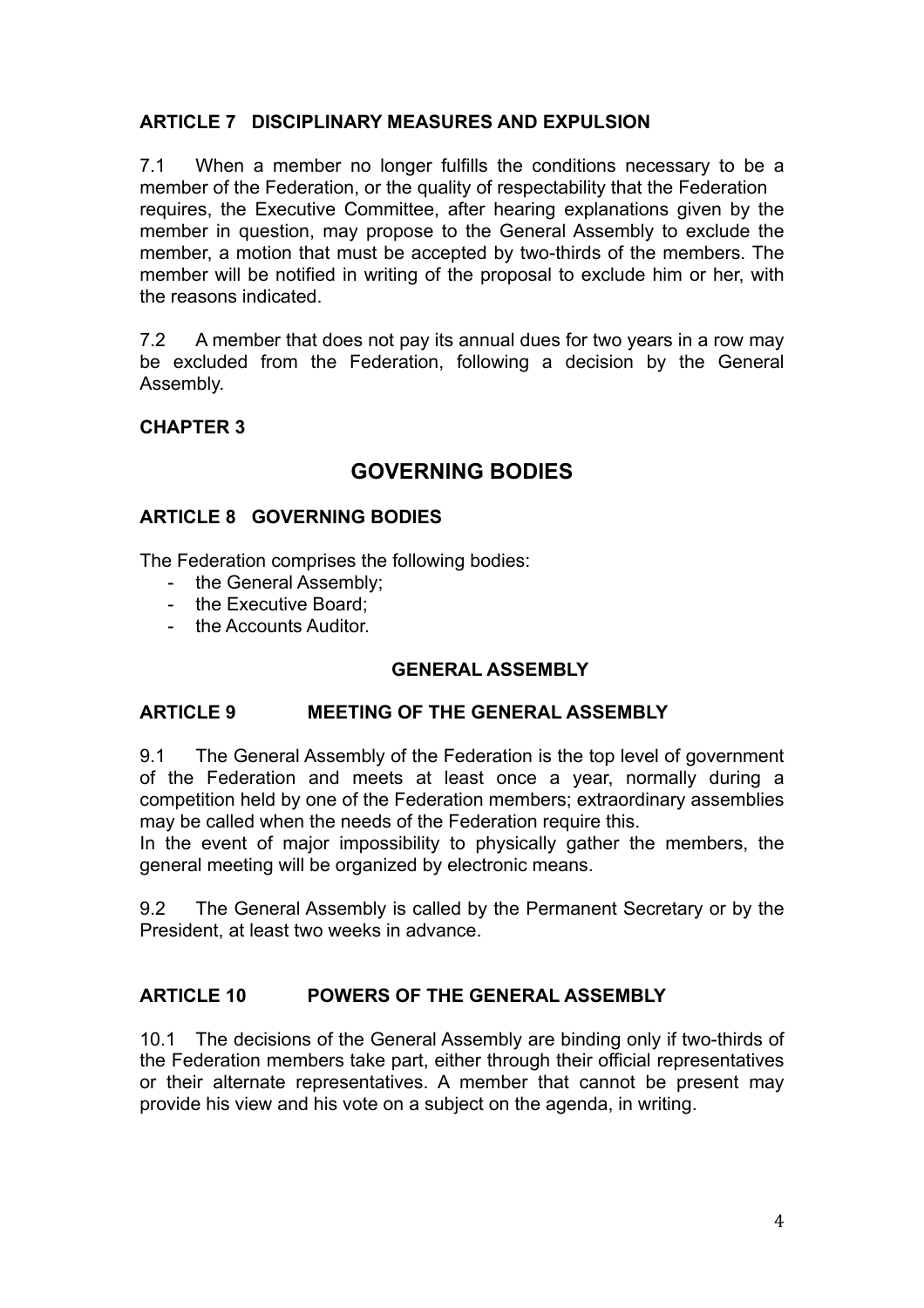10.2 A member may be represented by another member, by sending a signed agreement, in writing, to the secretariat before the General Assembly. However, any one member may not represent more than one other member;

10.3 The General Assembly makes decisions on the following:

a) the continuation or termination of the Federation;

b) changes in the statutes and internal regulations ;

c) approval of new members;

d) exclusion of members;

e) designating the President;

f) designating the Vice-President, and other members of the executive committee

g) designating of the permanent secretary;

h) setting the annual budget;

- i) setting the annual dues;
- j) approving the accounts;

k) determining the direction of the Federation;

l) and all decisions on matters referred to it by the Executive Board.

## **ARTICLE 11 VOTING DURING A MEETING OF THE GENERAL ASSEMBLY**

11.1 Decisions will be taken after consultation with all members who may express their opinion, either through their official representatives or the alternate representative or in writing, or by the mandate given in writing to another member.

11.2 Voting, during a meeting, will be done by raising a hand, unless a member requests a secret ballot;

11.3 Vote-counting, including during a secret ballot, will be done by the permanent Secretary plus a scrutineer appointed from among the members at the general meeting.

## **THE EXECUTIVE BOARD**

## **ARTICLE 12 EXECUTIVE BOARD**

12.1 The Executive board comprises the President, the Vice-President and three to five members. It is assisted by a permanent secretariat.

12.2 This is the executive body of the General Assembly. It has responsibility, under the authority of the President, for carrying out decisions and directions set by the General Assembly;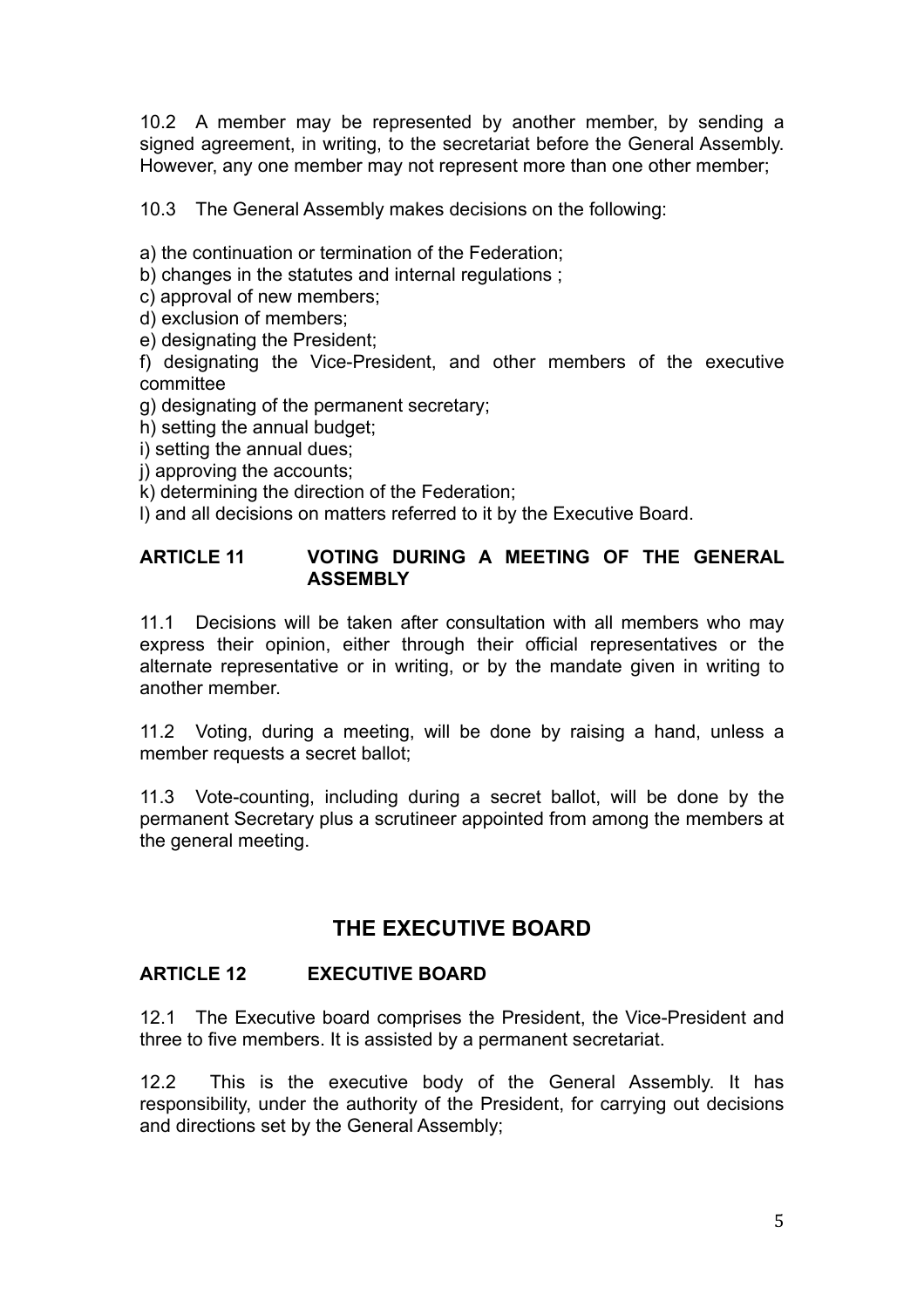12.3 The Executive Committee meets as necessary to expedite the business of the Federation, at the initiative of the President or the Permanent Secretary.

12.4 In the case of a vacant post, either through resignation or the impossibility of carrying out the work, the member's post will be held by a member of the Federation until the next General Assembly.

## **ARTICLE 13 INTERNAL REGULATIONS**

The Executive Board may issue directives that are compatible with the present statutes. These regulations must be ratified by the following General Assembly. All members are bound to respect them.

## **OVERSIGHT BODIES**

## **ARTICLE 14 VERIFICATION OF THE FINANCIAL ACCOUNTS**

14.1 The members name an accounts auditor at each annual meeting of the General Assembly. This auditor may not be chosen from among the members of the Executive Board;

14.2 The auditor must make a report to the members of the General Assembly.

## **CHAPTER 4**

## **THE PRESIDENT, VICE-PRESIDENT AND PERMANENT SECRETARY AND THEIR FUNCTIONS**

## **ARTICLE 15 THE PRESIDENT**

15.1 The President is the Federation's representative; he or she is named to the post for two years and is eligible again, at the end of the term;

15.2 The President is responsible for applying decisions taken by the General Assembly and the Executive Board;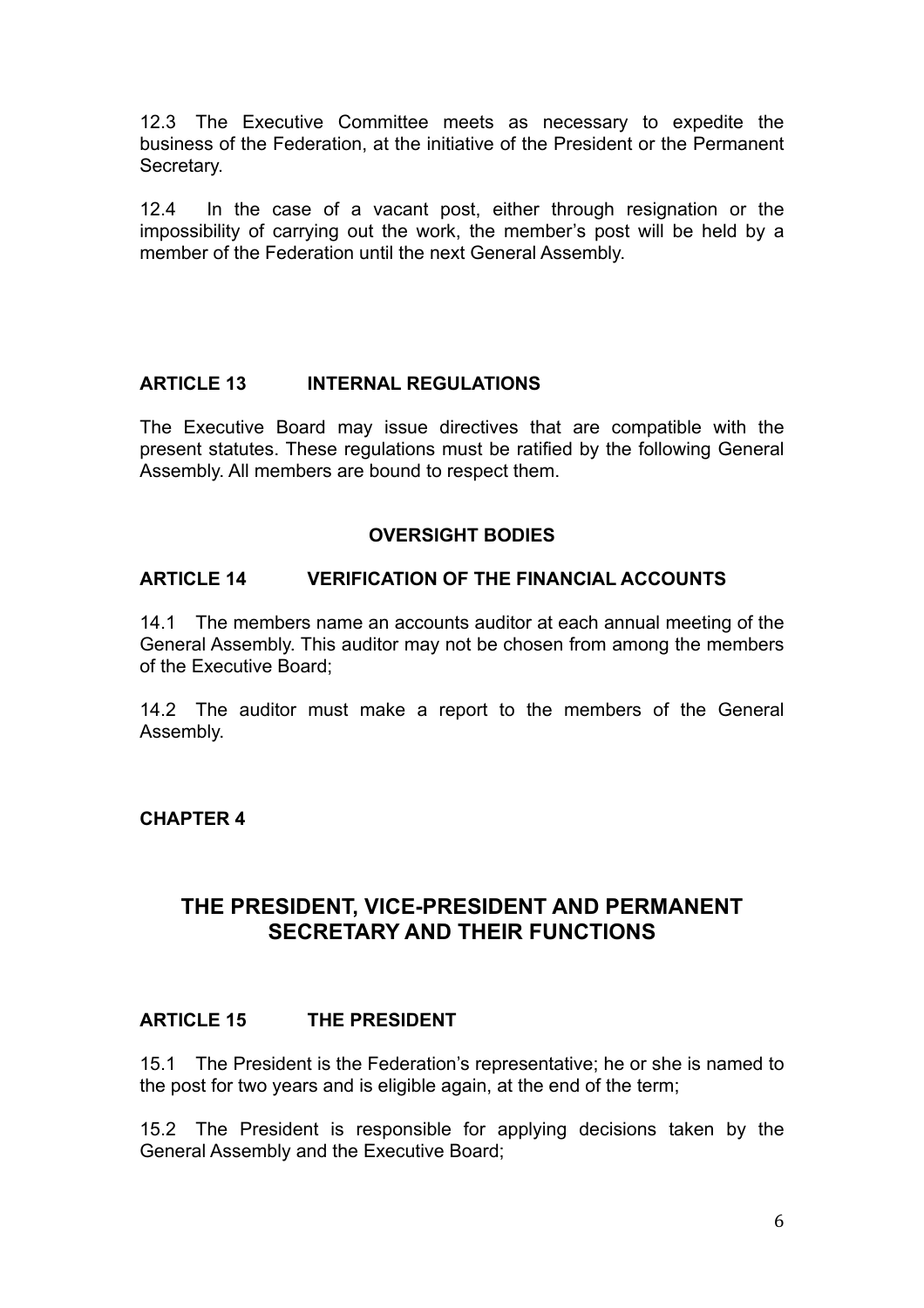15.3 Under the control of the General Assembly, the President oversees the good functioning of the Federation;

15.4 He or she presides, if present, over all General Assembly meetings as well as those of the Executive Board.

## **ARTICLE 16 THE VICE-PRESIDENT**

16.1 The Vice-President is named to its post for two years, and is eligible again, at the end of the term. The Vice-President exercise the powers and functions that the President or the General Assembly of the Federation assign to him or her;

16.2 In case of the President's incapacity to act, the Vice-President may exercise the powers of the President..

## **ARTICLE 17 THE PERMANENT SECRETARY**

17.1 The Permanent Secretary is responsible for the permanent functioning of the Federation and is named, to this end, by the General Assembly. He or she does not have the right to vote in assemblies and can be remunerated by a decision of the Executive Board.

17.2 He or she acts as secretary during the meetings of the General Assembly and the Executive Board;

17.3 He or she must, among other duties, support the members and in particular:

a) oversee the observation of the rules by the members;

b) ensure that members are informed quickly and well;

c) prepare the calendar of members' competitions and transmit a copy;

d) bill and register payment of dues;

e) manage the annual operating budget and accounting of the Federation;

f) ensure the management of new members and handle the creation of their files;

g) establish, after consulting with all the members, the agenda for General Assembly meetings and any other meetings;

h) present an annual report to the General Assembly.

i) Manage the communication of the Federation

## **CHAPTER 5**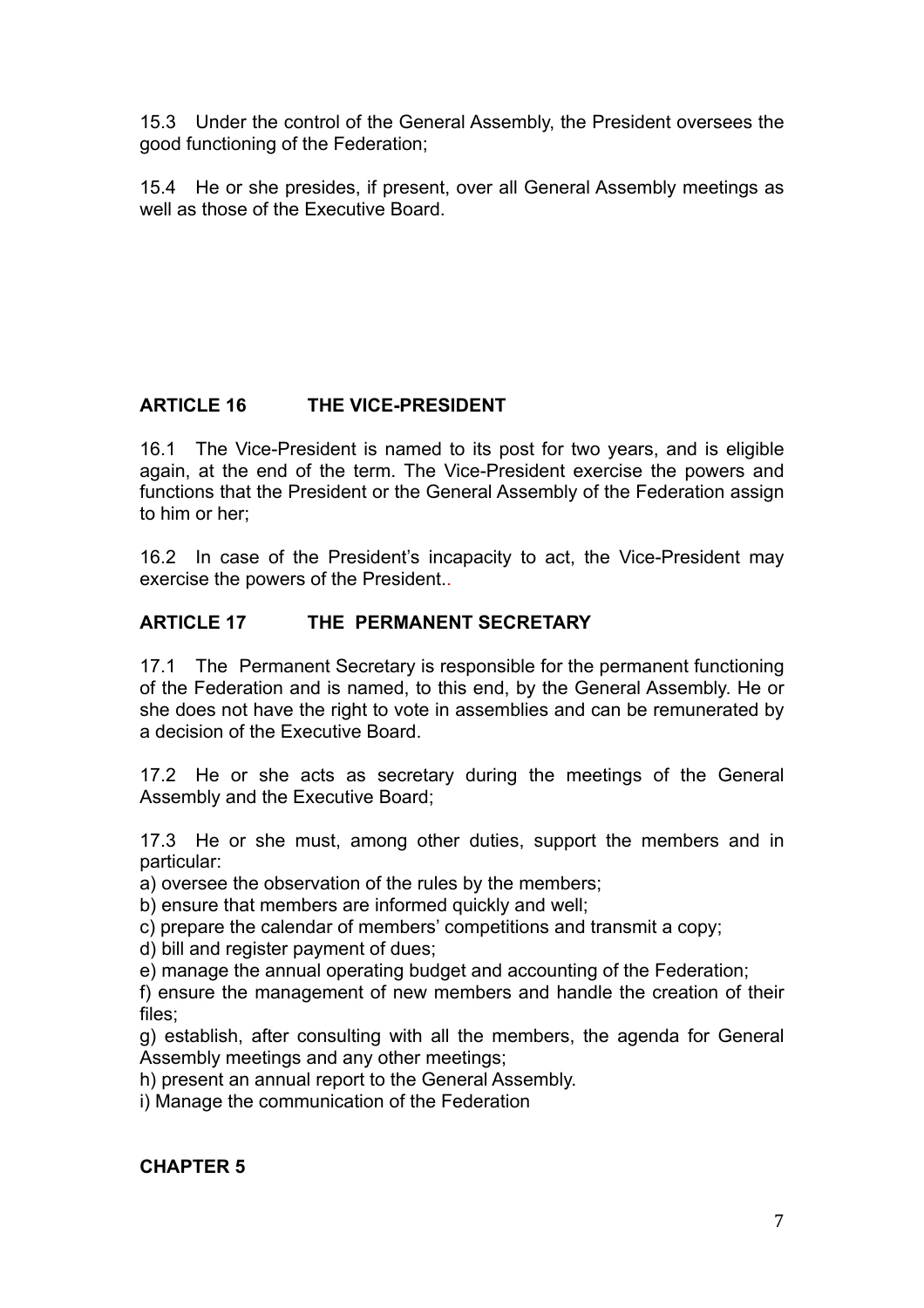## **RESOURCES**

#### **ARTICLE 18 RESOURCES**

The association's resources come from:

- annual dues paid by the members,
- donations and legacies
- sponsorship
- public and private subsidies
- all other legally allowed sources of revenue.

## **ARTICLE 19 MEMBER'S DUES**

The members' dues are set and approved by the General Assembly.

## **CHAPTER 6**

## **GENERAL PROVISIONS**

#### **ARTICLE 20 FINANCIAL YEAR**

The Association's financial year ends 31 December of each calendar year.

#### **ARTICLE 21 ETHICS**

The association's members commit themselves to applying, in good faith, the spirit and the philosophy that guides the present Federation.

#### **ARTICLE 22 ENTERS INTO EFFECT**

The present statutes have been adopted by the General Assembly that was constituted 23 May 2015. They replace all other previous rules and regulations governing the Federation.

Approved by the General Assembly 23 May 2015 in Bordeaux, France, modify during the 2021 General Assembly in Sierre

The President : Fernando Gurucharri The Secretary : Emeline Zufferey

Fernando Guerchani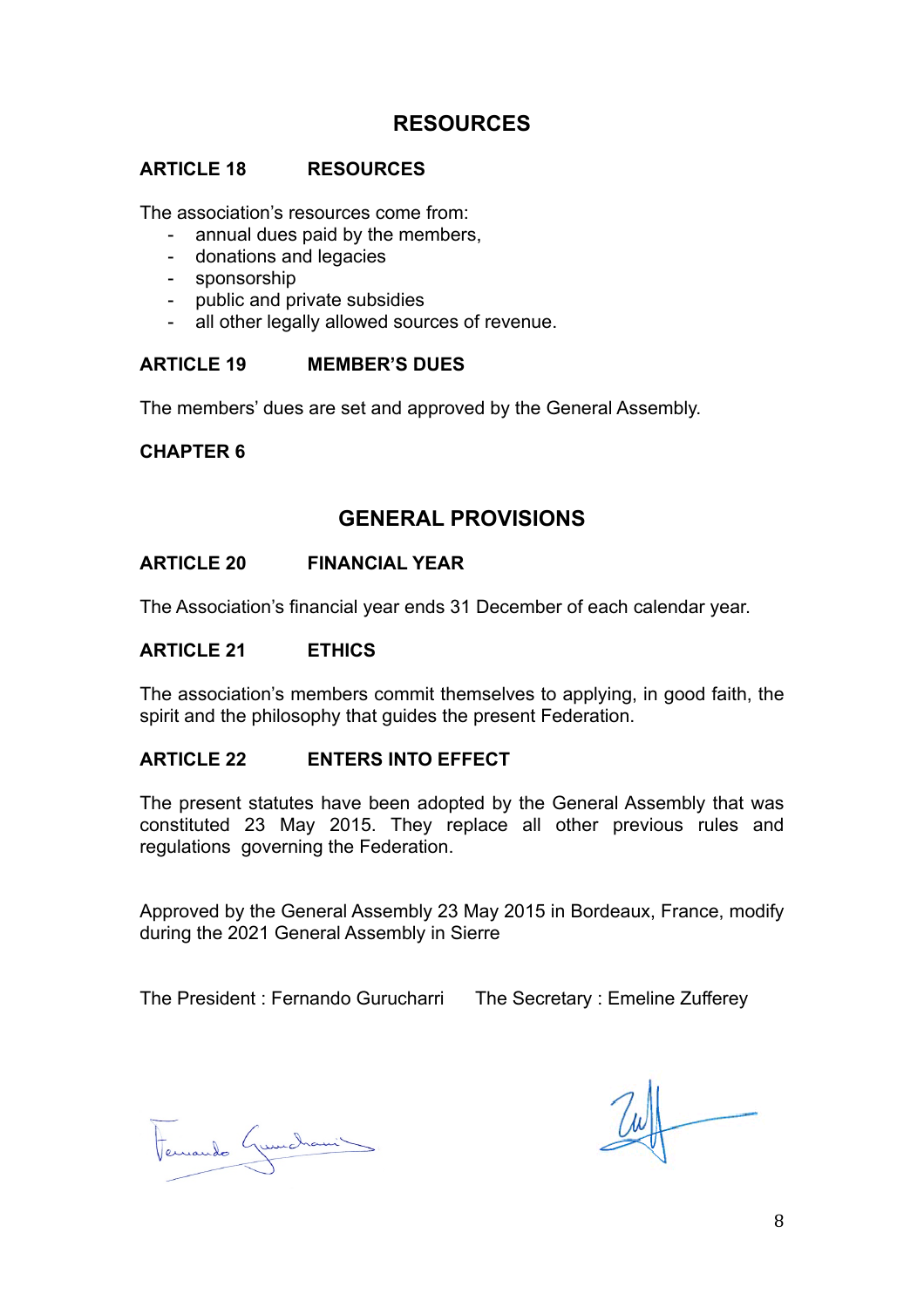## TABLE OF CONTENTS

| <b>Chapter 1</b><br>Article 1<br>Article 2 | <b>The Federation</b><br>NAME / SEAT / DURATION<br>PURPOSE OF THE FEDERATION      | 1<br>1                           |
|--------------------------------------------|-----------------------------------------------------------------------------------|----------------------------------|
| <b>Chapter 2</b><br>Article 3              | The members<br>CONDITIONS FOR ADMITTANCE                                          | $\overline{2}$                   |
| Article 4                                  | CRITERIA FOR AN INTERNATIONAL WINE AND                                            | $\overline{2}$                   |
| Article 5                                  | MEMBERS' RESPONSIBILITIES                                                         | 3                                |
| Article 6<br>Article 7                     | DISCIPLINARY MEASURES AND EXPULSION                                               | 3                                |
| <b>Chapter 3</b>                           | <b>Governing bodies</b>                                                           | 3                                |
| Article 8                                  | <b>General Assembly</b>                                                           | 4                                |
| Article 9                                  | MEETING OF THE GENERAL ASSEMBLY                                                   | $\overline{4}$                   |
| Article 10<br>Article 11                   | RIGHTS OF THE GENERAL ASSEMBLY<br><b>VOTING DURING A GENERAL ASSEMBLY MEETING</b> | 4                                |
|                                            | <b>The Executive Board</b>                                                        | 5                                |
| Article 12<br>Article 13                   | EXECUTIVE BOARD<br><b>INTERNALREGULATIONS</b>                                     | 5                                |
|                                            | <b>Oversight body</b>                                                             | 6                                |
| Article 14                                 | <b>VERIFYING THE FINANCIAL ACCOUNTS </b>                                          | 6                                |
| <b>Chapter 4</b>                           | The President, Vice-President, Permanent Secretary<br>and their functions         |                                  |
| Article 15                                 |                                                                                   | 6                                |
| Article 16<br>Article 17                   | THE VICE-PRESIDENT<br>THE PERMANENT SECRETARY                                     | $\overline{7}$<br>$\overline{7}$ |
| <b>Chapter 5</b><br>Article 18             | <b>Resources</b>                                                                  | 8                                |